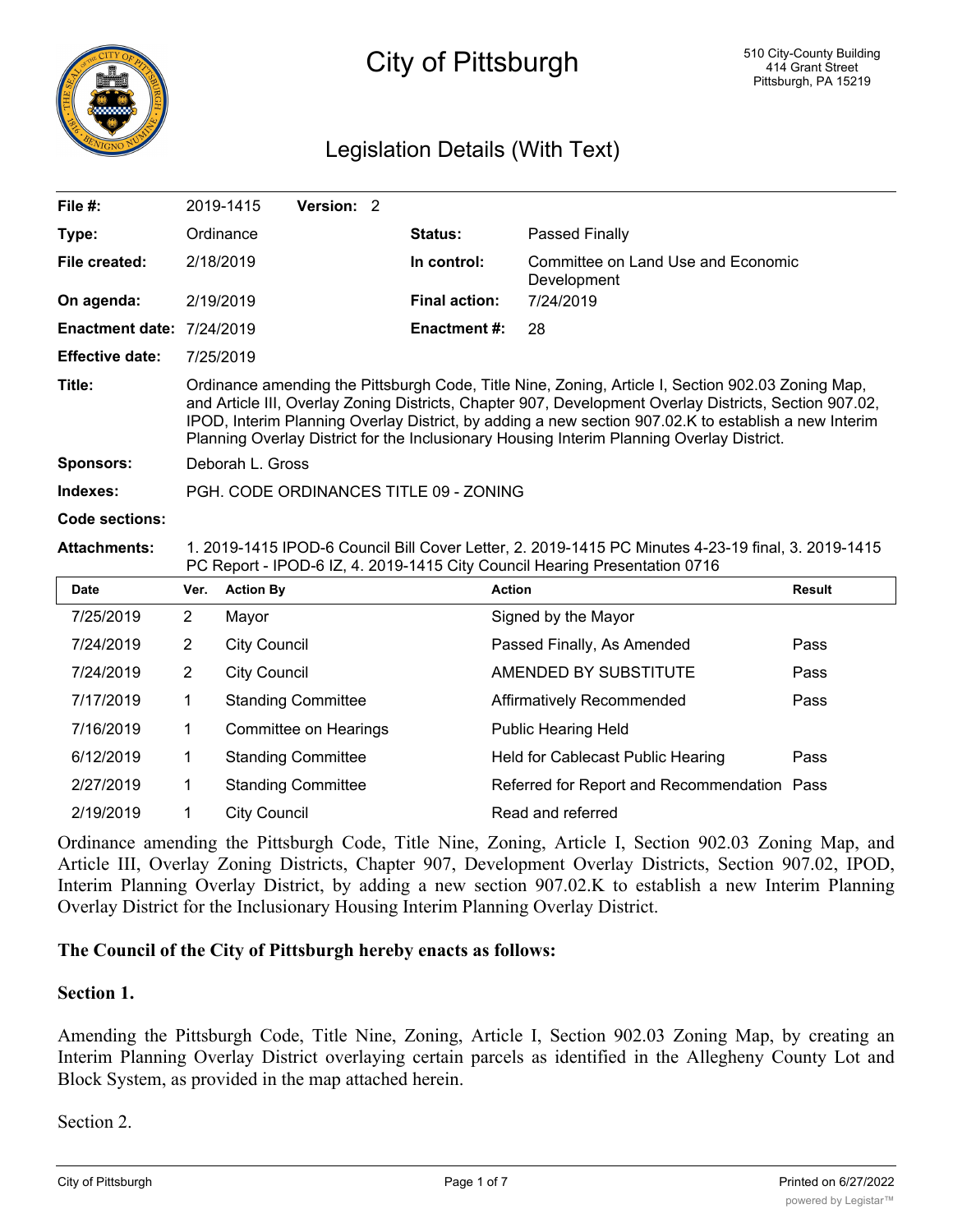Amend Article III, Chapter 907.02.K - IPOD-6, Inclusionary Housing Interim Planning Overlay District, to read as follows:

### **907.02.K IPOD-6, Inclusionary Housing Overlay District**

#### **907.02.K.1 General Boundaries**

The Inclusionary Housing Interim Planning Overlay District (IPOD-6) is generally defined by properties located in the Lower, Central, and Upper Lawrenceville neighborhoods. Specific boundaries of the district are mapped a supplement to this Section and as an amendment to the City's Zoning District Map, in accordance with Section 902.03.

#### **907.02.K.2 Need for Interim Zoning**

The Inclusionary Housing Interim Planning Overlay District is necessary to increase the production of affordable housing to meet existing and anticipated housing and employment needs and to provide a diverse range of housing choices within the District boundaries. The updated zoning will provide adequate balances by ensuring that the neighborhoods can continue to offer new housing units at a variety of price points. This need was set forth by the recommendations set forth by the City's Inclusionary Housing and Incentive Zoning Exploratory Committee in 2017.

#### **907.02.K.3 Purpose and Intent**

The intent of the Inclusionary Housing Interim Planning Overlay District is to promote the public health and welfare by increasing the supply of affordable housing for a range of family sizes and promoting economic integration within the District boundaries. Due to the unique circumstances involved with development within this area, the existing zoning mechanisms do not serve to carry out the purpose and intent of Chapter 901 (General Provisions) and all provisions of this Zoning Ordinance. Specifically, the intent of the Inclusionary Housing IPOD is to encourage quality, economically-balanced development by:

- (a) Leveraging development pressure by connecting the production of affordable housing with the current market production of housing units;
- (b) Encouraging diverse and balanced housing available for households of all income levels and ensuring that when developing the limited supply of developable land, housing opportunities for persons of variety of income levels are provided; and
- (c) Utilizing sites in IPOD-6 as opportunities to build mixed income developments. Because remaining land appropriate for residential development within in the IPOD-6 is limited, it is essential that a reasonable proportion of such land be developed into housing units affordable to low and moderate-income people.

#### **907.02.K.4 Definitions**

· **Administrative Agent** - With respect to Inclusionary Rental Housing, the Housing Authority of the City of Pittsburgh or such other qualified entity, as determined by the Director of City Planning,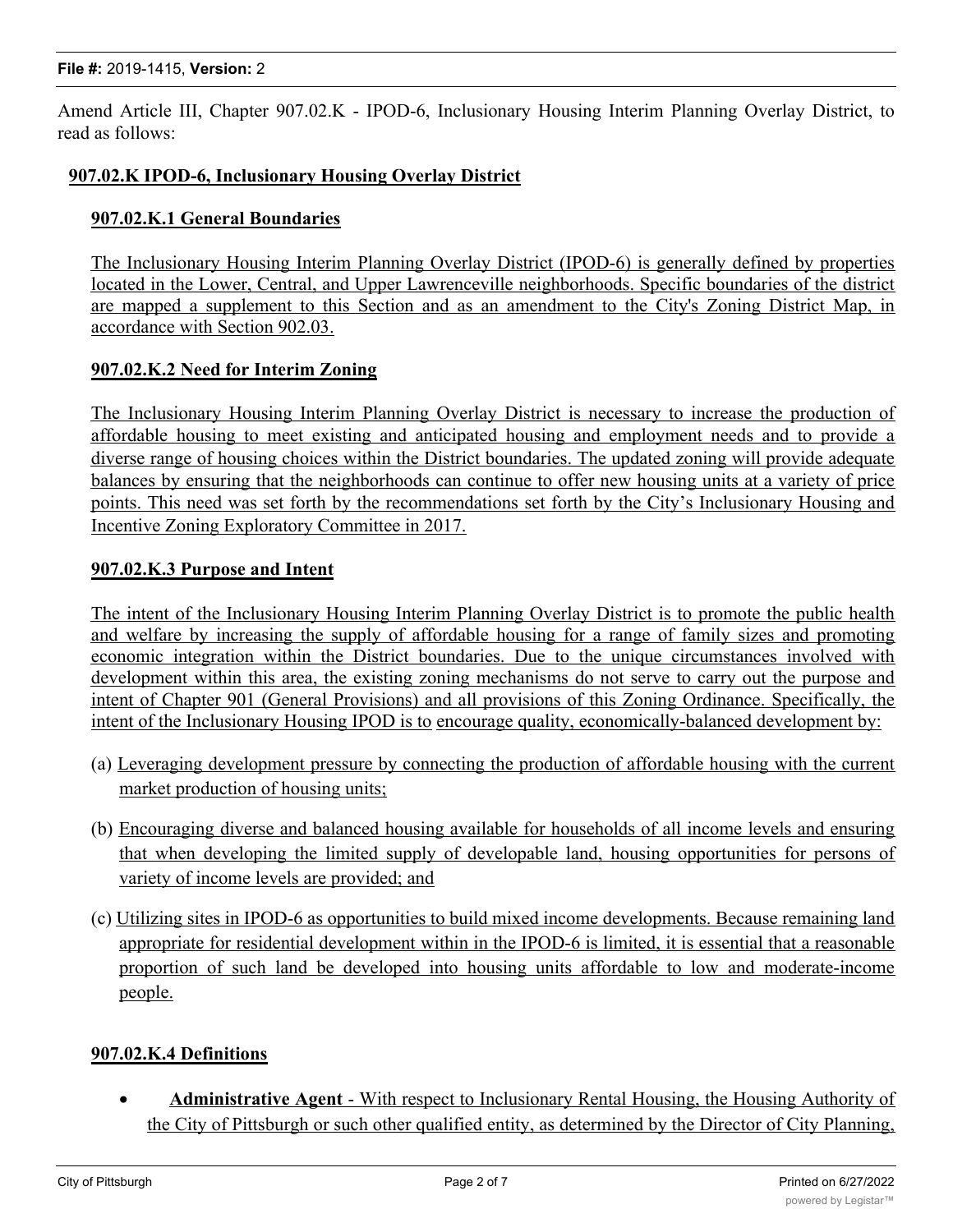that enters into an agreement with the City to monitor and enforce compliance with the requirements of this Section and its regulations. With respect to Inclusionary Owner-Occupied Housing, the Urban Redevelopment Authority of the City of Pittsburgh or such other qualified entity, as determined by the Director of City Planning, that enters into an agreement with the City to monitor and enforce compliance with the requirements of this Section and its regulations

- · **Affordable Housing Provider** The Housing Authority of the City of Pittsburgh and such other approved owner/manager of affordable housing, as approved by the Director of City Planning, that enters into an agreement with the City to lease Inclusionary Rental Units exclusively to Eligible Households in compliance with this Section and its regulations.
- · **Affordability Term** A minimum of 35 years from the date of initial occupancy of an Inclusionary Unit.
- · **Allowable Pricing** With respect to *Inclusionary Rental Units*, the monthly rent paid by the Eligible Household, plus all mandatory or essential fees and charges and an approved Utility Allowance, shall not exceed 30% of the monthly income of a household earning 50% of AMI with a household size one-and-a-half (1.5) times the bedroom count of the Dwelling Unit. Only tenantpaid costs are subject to the Allowable Pricing. If a rental subsidy is provided, the total of all monthly rent, fees, charges and approved Utility Allowance may exceed the Allowable Pricing so long as the portion paid by the household does not. With respect to *Inclusionary Owner-Occupied Units*, the initial sale price shall be set a level that ensures that a household earning 70% of AMI for a household size one-and-a-half (1.5) times the bedroom count of the Dwelling Unit will spend no more than 28% of gross monthly income on their mortgage payment (principal and interest); taxes and insurance; and all mandatory or essential fees and charges (including condo/HOA dues), assuming a five percent (5%) down payment and a 30-year fixed rate mortgage at the then current mortgage rate (determined as the National Average Contract Mortgage rate by the Federal Housing Finance Agency).
- · **Area Median Income (AMI)** the median household income for the Pittsburgh metropolitan area published annually by the U.S. Department of Housing and Urban Development ("HUD").
- · **Community Land Trust** A non-profit entity whose primary mission to create or preserve permanently affordable housing, and approved by the Director of City Planning, and that enters into an agreement with the City to convey Inclusionary Owner-Occupied Units exclusively to Eligible Households for owner occupancy subject to a ground lease that requires compliance with this Section and implementing regulations.
- · **Development Project** One or more Developments (as defined in Title IX, Ch. 926.67) that are located in whole or in part within IPOD-6 that meet the Applicability Requirements of Section 907.02.K.5.
- · **Eligible Household** With respect to Inclusionary Rental Units, a household that earns no more than 50% of AMI. With respect to Inclusionary Owner-Occupied Units, a household that earns no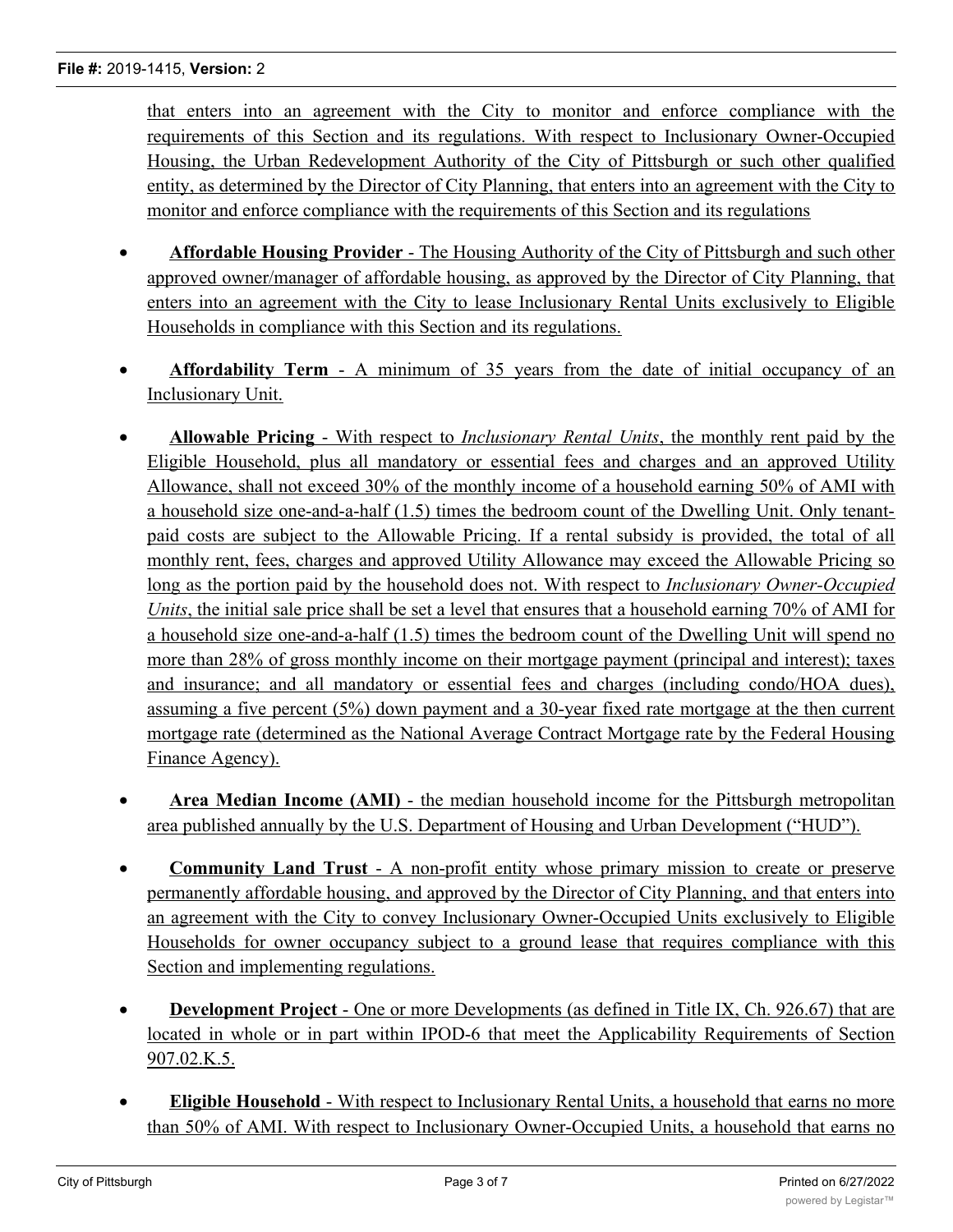more than 80% of AMI.

- · **Family-Sized Units** Dwelling units that contain a minimum of two (2) bedrooms.
- · **Inclusionary Owner-Occupied Unit** An Inclusionary Unit that is both owned and occupied by one or more persons as a primary residence. The term does not include a unit that is occupied pursuant to a lease-purchase agreement or contract of sale.
- · **Inclusionary Rental Unit** An Inclusionary Unit other than an inclusionary Owner-Occupied Unit.
- · **Inclusionary Unit** A Dwelling Unit that satisfies the Inclusionary Standards set forth in 907.02.K.6 or 907.02.K.7.
- · **Market-Rate Unit** A Dwelling Unit in a Development Project that does not satisfy the Inclusionary Standards set forth in 907.02.K.6 or 907.02.K.7.
- · **Networked Walkshed** The land area within a defined walking range, traversable on established streets or pathways.
- · **Off-Site Units** Inclusionary Units constructed within one-quarter (1/4) mile of the subject site, but not on a parcel adjacent to the subject site.
- · **Substantial Improvement** Means any reconstruction, rehabilitation, addition, or other improvement of a structure, of which the cost equals or exceeds one hundred (100) percent of the market value of the structure before the "start of construction" of the improvement, that occurs within a five (5) year period. This term includes structures which have incurred "substantial" damage" regardless of the actual repair worked performed. The term does not, however include any project for improvement of a structure to correct existing violations of state or local health, sanitary, or safety code specifications which have been identified by the local code enforcement official and which are the minimum necessary to assure safe living conditions.
- · **Utility Allowance** An allowance for tenant-paid utilities, updated annually and approved by the Director of City Planning or their designee. The term shall include the applicable utility allowance published annually by the Housing Authority of the City of Pittsburgh or a utility allowance prepared by the Owner using methodology approved by the Pennsylvania Housing Finance Agency. In either case, the Utility Allowance must be appropriate for the size and type of dwelling unit and the kind of heat and appliances used, and must be approved by the Administrative Agent.

# **907.02.K.5 Applicability**

In the Inclusionary Housing IPOD-6, all applications for the following shall be subject to the standards of this Section:

(a) New construction or Substantial Improvement, of one or more buildings that collectively contain 20 or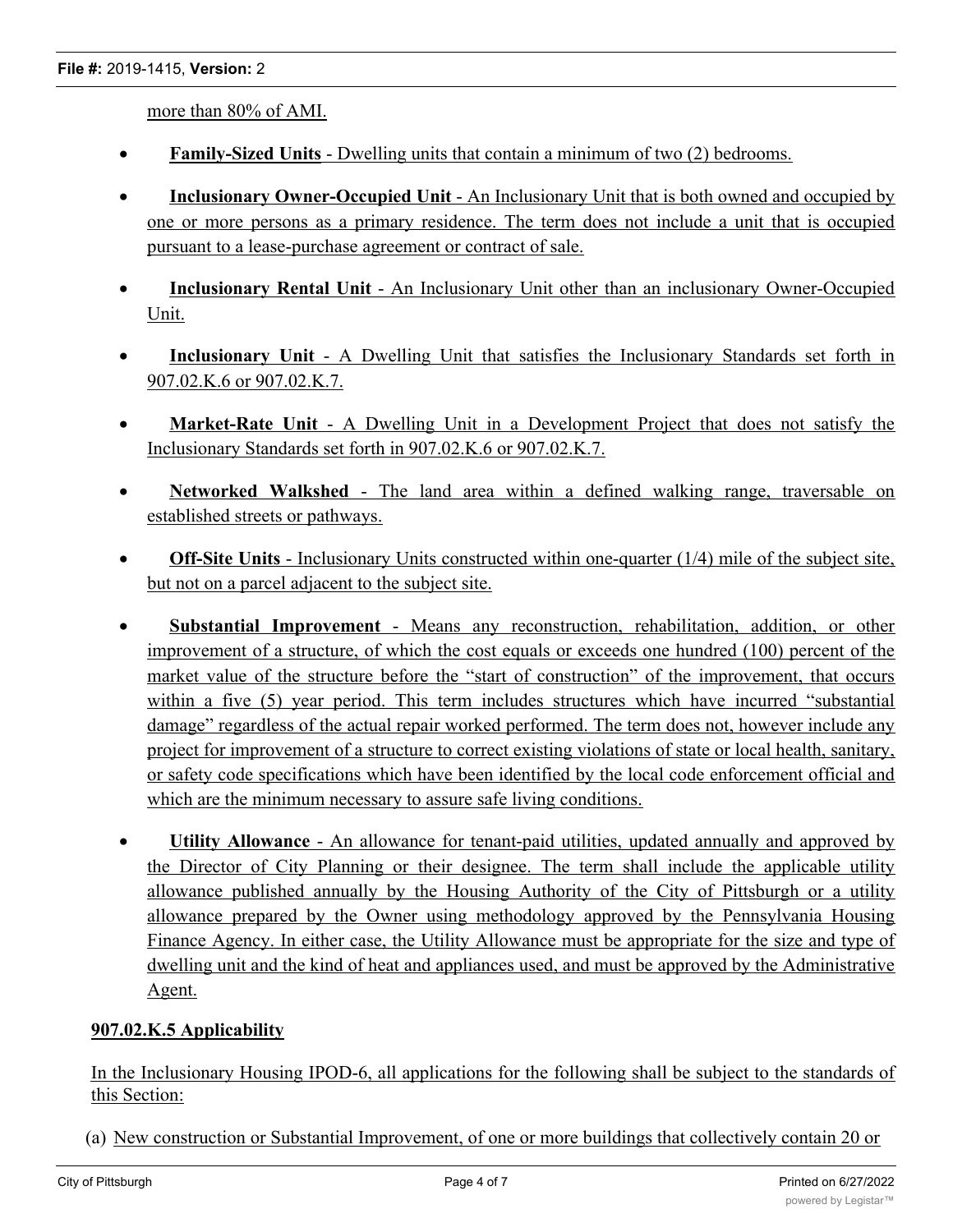more dwelling units either (i) on one (1) or more zoning lots marketed as a single or unified project, (ii) sharing common elements or common financing, or (iii) comprising a part of a planned development.

- (b) New construction or Substantial Improvement of one or more buildings that collectively contain 20 or more sleeping rooms either: (i) within a Multi-Suite Residential use, (ii) one (1) or more zoning lots marketed as a single or unified project, (iii) sharing common elements or common financing, or (iv) comprising a part of a planned development.
- (c) New construction or Substantial Improvement of one (1) or more buildings that collectively contain any combination of 20 or more dwelling units and sleeping rooms either: (i) within a Multi-Suite Residential use, (ii) on one (1) or more zoning lots marketed as a single or unified project, (iii) sharing common elements or common financing, or (iv) comprising a part of a planned development.

# **907.02.K.6 On-Site Inclusionary Standards**

- (a) To qualify for initial occupancy in an Inclusionary Unit, a household must be an Eligible Household. With respect to an Inclusionary Rental Unit, the Eligible Household must provide annual documentation of income and household composition to the Administrative Agent. In the event that household income exceeds 80% of AMI, the household must vacate the unit by the later of either (i) the expiration of the next scheduled lease renewal or (ii) 60 days after the household income exceeds 80% of AMI. With respect to an Inclusionary Owner-Occupied Unit, the Eligible Household must continue to reside in the unit as the household's primary residence.
- (b) Prior to the issuance of a Certificate of Occupancy for an Inclusionary Rental Unit, the Applicant shall either:
	- 1. Record a deed restriction allowing the City and Eligible Households to enforce these on-site inclusionary standards and related City regulations, such restriction to be prepared by the Director of City Planning or their designee, or
	- 2. Enter into a master lease of the unit with an Affordable Housing Provider for the entire Affordability Term.
- (c) Prior to the issuance of a Certificate of Occupancy for an Inclusionary Owner-Occupied Unit, the Applicant shall either:
	- 1. Record a deed restriction allowing the City and Eligible Households to enforce these on-site inclusionary standards and related City regulations, such to be prepared by Director of City Planning or their designee, obliging owner-occupancy of the unit and restricting additional debt that can be secured against the property, or
	- 2. Sell the unit to a Community Land Trust.
- (d)Inclusionary Units must satisfy the Allowable Pricing criteria set forth in 907.02.K.4.
- (e) A minimum of ten percent (10%) of units shall be Inclusionary Units. When this yields a fraction, the number of units shall be rounded up to the nearest whole units.
- (f) Rental and Owner-Occupied Inclusionary Units will remain affordable for a minimum of 35 years. If the Inclusionary Unit or any property containing an Inclusionary Unit is sold during the Affordability Term, the Affordability Term shall automatically renew for an additional 35 years.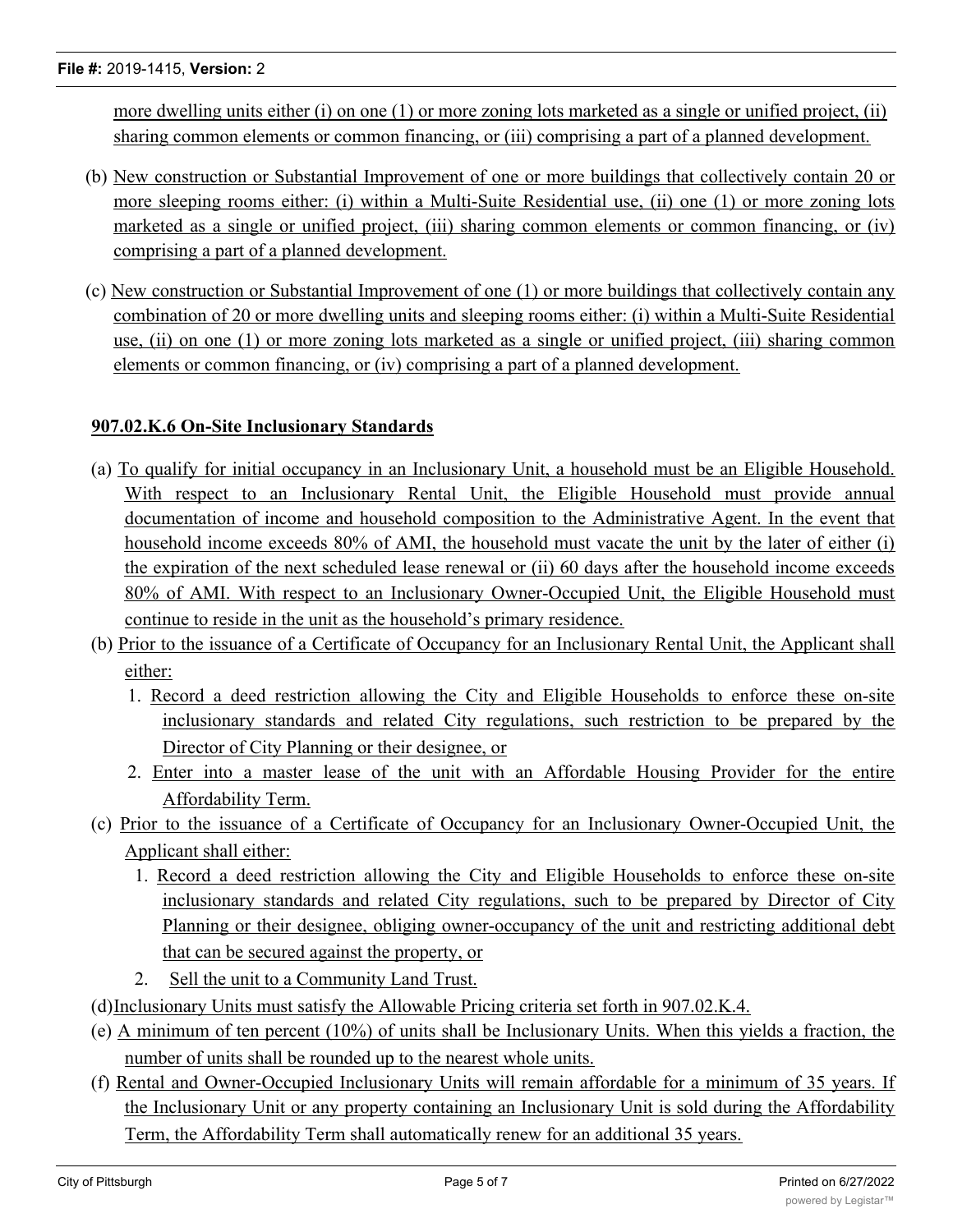- (g)Inclusionary Units must be integrated within, and distributed throughout, each building, except for:
	- 1. Inclusionary Units are not required to be placed on the top floor in buildings of less than six (6) stories.
	- 2. In buildings of six (6) stories or more, Inclusionary Units are not required to be placed on the top three (3) floors.
- (h) Except as provided in 902.02.K.5 (j), on-site Inclusionary Units shall be equivalent to market-rate units within the building in all ways, including appliances, finishes, and square footage.
- (i) Core building and Development Project amenities, such as a gym, pool or parking space, must be shared with no additional charges or restrictions to residents in Inclusionary Units unless those charges are subtracted from rent or HOA dues for all residents regardless of unit or rental price.
- (j) The percentage of Inclusionary Units that are also Family-sized Units shall be equal or greater to the percentage of Market-Rate Units that are also Family-sized Units.

# **907.02.K.7 Off-Site Inclusionary Standards**

Where provision of Inclusionary Units on-site is determined not to be feasible, inclusionary units constructed off-site may be permitted as a Special Exception in accordance with 922.07, subject to the following standards:

(a)Off-site Units shall be subject to the standards of 907.02.K.6 except for 907.02.K.6 (e).

- (b) A minimum of 12% of the subject application's number of units shall be in Inclusionary Units. When this yields a fraction, the number of units shall be rounded up to the nearest whole number.
- (c) The applicant shall identify an alternative site suitable for residential housing which the applicant owns, has site control (e.g., purchase agreement, option to purchase, lease), or is otherwise available for the development of Inclusionary Units pursuant to an agreement between the applicant and a developer who owns the site or has site control. With respect to Rental Inclusionary Units, the Applicant must either:
	- 1. Own a controlling interest in the off-site development or
	- 2. Provide evidence of an enforceable commitment to contribute \$200,000 or greater per Inclusionary Unit to the off-site development through an agreement with a developer who owns the site or has site control.

With respect to Owner-Occupied Inclusionary Units, the Applicant must either:

- 1. Own the land and develop the off-site housing, or
- 2. Provide evidence of an enforceable commitment to contribute \$200,000 or greater per Inclusionary Unit to the off-site development through an agreement with a developer who owns the site or has site control.
- (d) The Certificate of Occupancy for off-site Inclusionary Units must be obtained prior to the issuance of